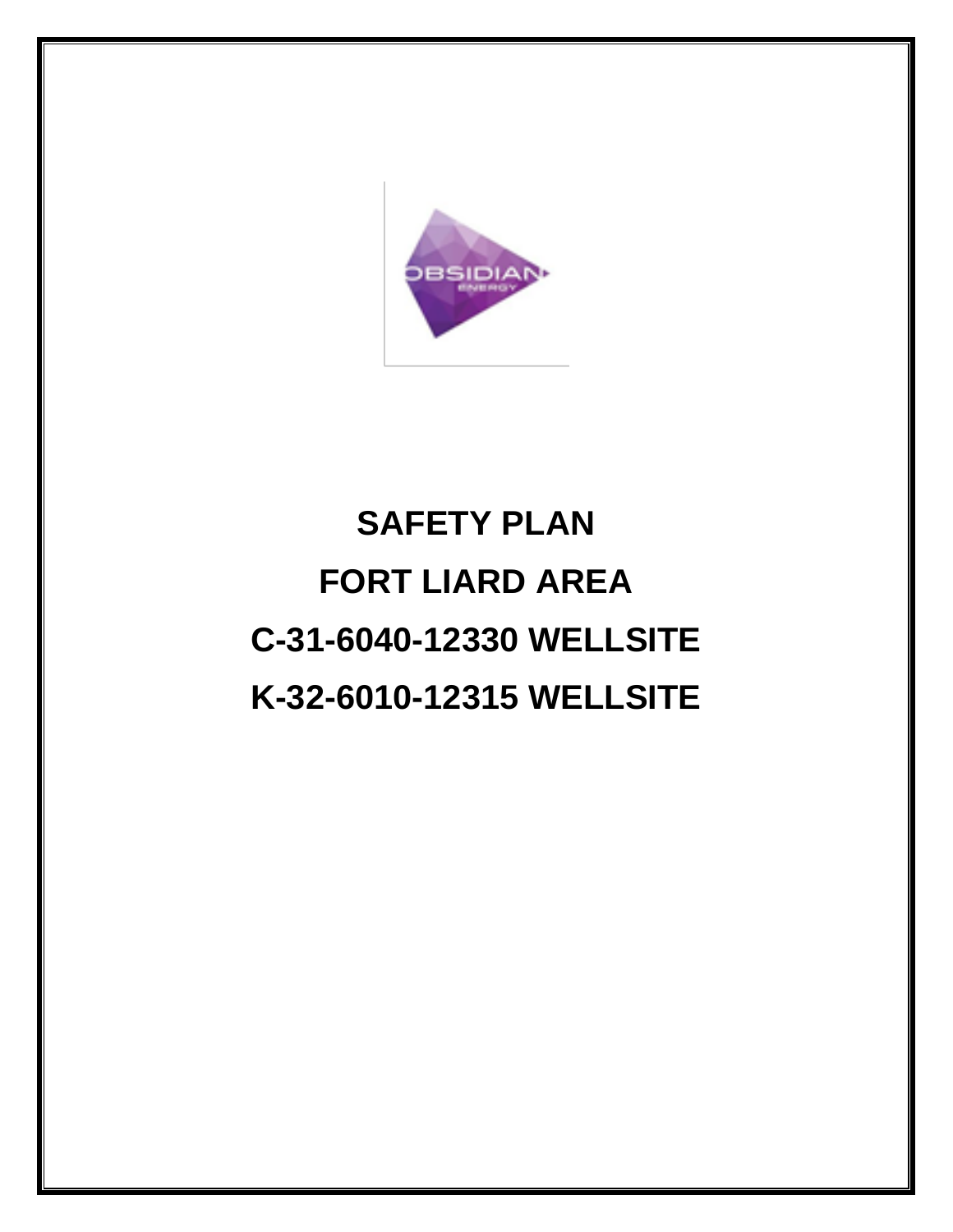#### **Introduction**

Obsidian Energy Ltd (Obsidian) has prepared this Safety Plan (SP) for the abandonment and reclamation activities being undertaken at their wellsite located north of Fort Liard, Northwest Territories. The plan demonstrates that Obsidian has appropriate Safety Planning, execution, measures and response capabilities in place to effectively address the safety management of the activities planned and to meet the various regulations of the Office of the Regulator of Oil and Gas Operations (OROGO)

#### **Location and Mailing Address**

#### **Site Location:**

C-31A-6040-12330

Well centre: 60.50053 deg N 123.61476 deg W

#### **Access:**

Access to the site is via helicopter from Fort Liard. Access for equipment is by barge and road in the summer or ice road in the winter.

Paramount operates and maintains the road from the barge landing for approximately 29.5 km to the K-29 wellsite. Canadian Natural Resources operates the road from K-29 for 2.5km to the C-31 wellsite and beyond. Obsidian maintains agreements with Paramount and CNRL for road use.

Access and location are indicated in Figure 1.

K-32-6010-12315:

Well center: 60.013911 deg N 123.214963 deg W

#### *Access:*

Access to the Site is via helicopter from Fort Liard. Access for equipment is by winter access road.

#### **Mailing Address**:

Obsidian Energy Ltd 200, 207 – 9<sup>th</sup> Avenue SW Calgary, AB T2P 1K3

#### **Key Contacts:**

The following table contains key contacts for the safety plan, if an emergency exists, the Obsidian Site Specific and Corporate Emergency Response Plan (ERP) will be activated by the Environmental Coordinator or Production Superintendent.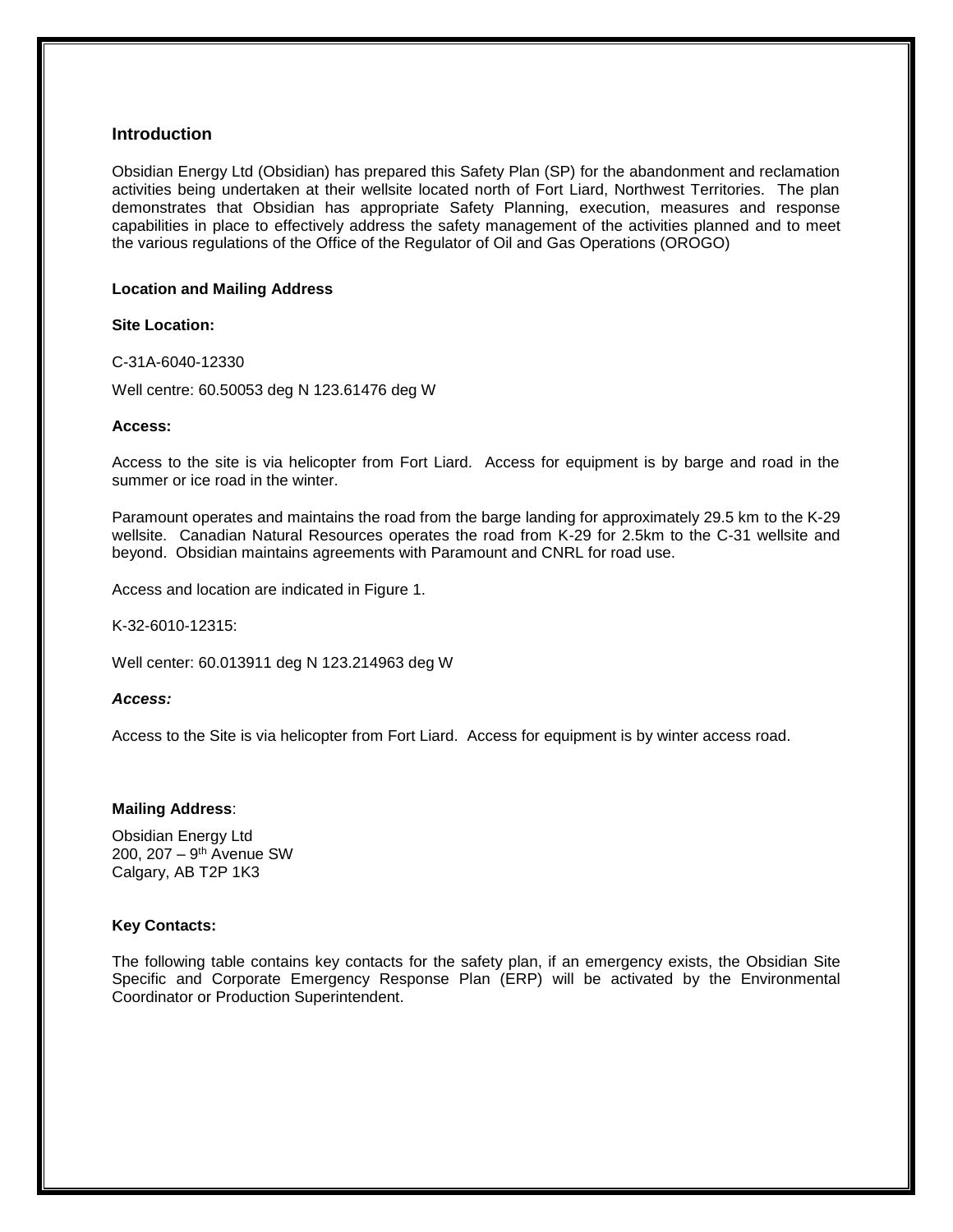

# **TABLE 1 CONTACTS AND RESPONSIBILITIES**

#### **Purpose**

The purpose of the safety plan is to provide reference and linkage to the Obsidian Energy Safety Management System – Safely Managing Accident Reduction Tactics (SMART Manual) and applicable practices and procedures that apply to this project. Obsidian Energy Ltd has a well-established Safety Management System that consists of the following elements:

| <b>Management Commitment</b>                   |           | <b>Occupational Health</b>           |
|------------------------------------------------|-----------|--------------------------------------|
| Communications                                 |           | Training                             |
| Hazard Identification, Assessment & Control    | $\bullet$ | <b>Personal Protective Equipment</b> |
| Management of Change                           |           | <b>Road Safety Management</b>        |
| Event Reporting, Investigation & Analysis      |           | Fire Prevention and Control          |
| Safety, Environmental & Regulatory Inspections |           | <b>System Evaluation</b>             |

Contractor/Vendor Management

The effective application of these standards will minimize the safety impact of the project scope.

#### **Project Scope**

The project is to abandon the C-31A and K-32 wells and reclaim the wellsites. The scope of work of the program includes:

- Abandonment of the wellbore (if required)
- Cutting and capping of the well,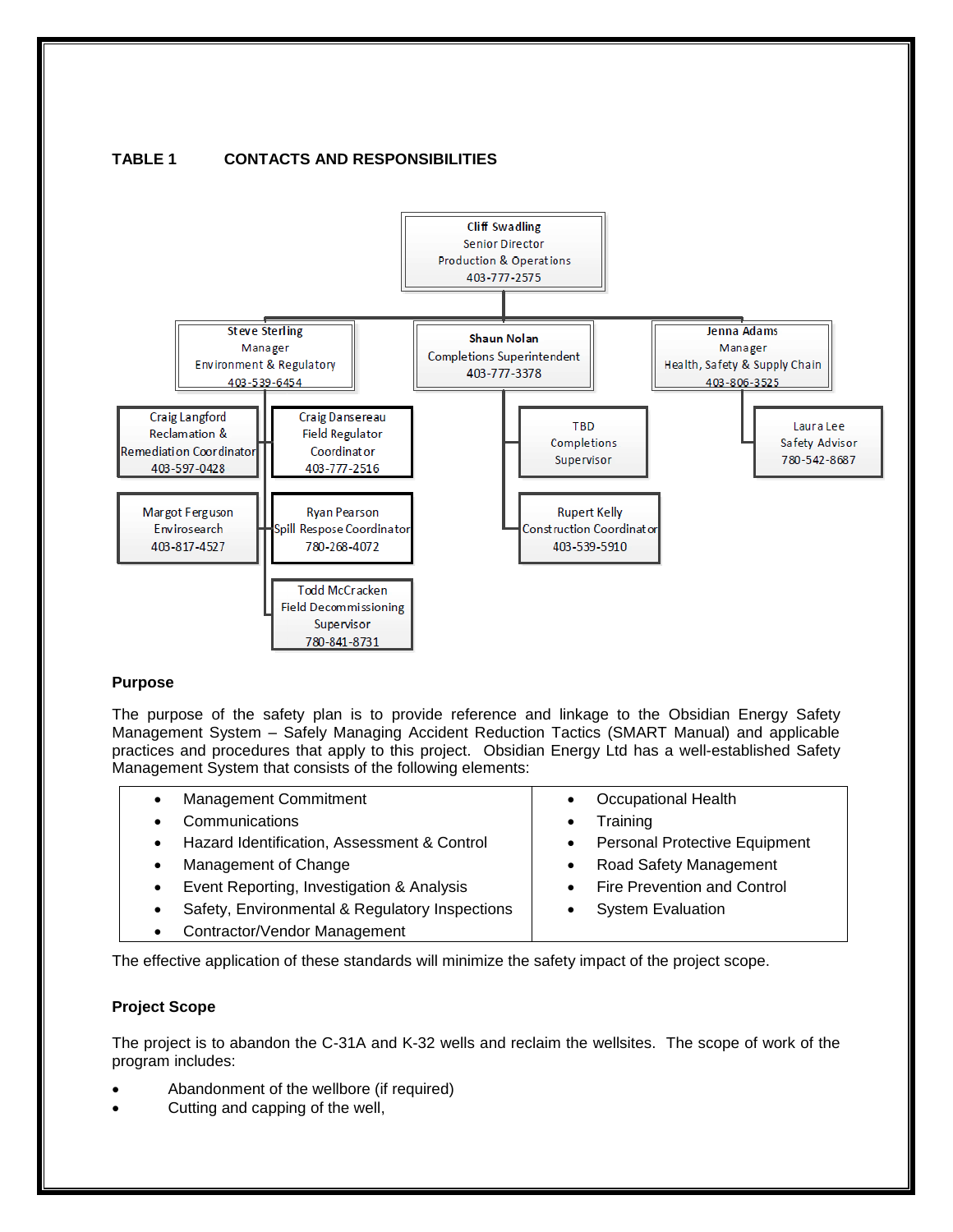- Environmental assessment of the wellsite and remote sump/campsite
- Remediation of impacts identified (if necessary) and,
- Recontouring, reclamation and revegetation of the wellsite and sump/camp site.

#### **Health and Safety Policy Statement**

As a key component to Management Commitment Obsidian Energy Ltd re-commits and distributes its Policy Statement each year.

# **HEALTH AND SAFETY POLICY STATEMENT**

### **Safety at Obsidian Energy**

Safety is an integral part of Obsidian Energy's business. Working safely plays a vital role in our operations and in our efforts to protect people and the environment. Obsidian Energy will not place production ahead of safety.

Many costs result from accidents and unsafe work practices, the greatest being the human cost. The Obsidian Energy safety management system contributes to the development of safe work practices and procedures. Through our safety management system, we protect not only our employees and contractors, but also our friends, families, fellow workers, the public and the environment from the farreaching effects of serious accidents. In the process, we protect our ability to continue to conduct business and employ people.

#### **Who is Responsible?**

Everyone who works for Obsidian Energy are safety leaders who share the responsibility for workplace health and safety and are responsible for ensuring the physical, psychological and social well-being of workers. Each of our managers and supervisors has the added responsibility to lead by example, to communicate our safe work policies and practices, to prevent harassment or violence in the workplace and to ensure that all work is conducted while meeting or exceeding legislated safety standards and requirements. Their role is supported by Obsidian Energy, who will monitor performance through both internal and external audits.

All Obsidian Energy employees and others on Company work sites are responsible for obeying all safety rules, following safe work procedures, wearing personal protective equipment when required, refraining from participating in violence or harassment, participating in safety training and informing supervisors of unsafe work conditions. We all have rights and responsibilities related to safety - to take care of ourselves and each other by identifying and stopping unsafe work, to participate in safety activities and to identify and manage hazards.

Our behavior on the job will reflect our responsibility to maintaining a safe working environment. Individuals are accountable for their behavior, conduct, actions and performance. Employees and contractors who knowingly violate safety rules will face disciplinary action, dismissal or legal action.

By working safely and fulfilling responsibilities, everyone who works for Obsidian Energy will share the benefits from a healthy and safe workplace.

"Signed by Michael J. Faust" May 15, 2019 President and Chief Executive Officer **Date** Date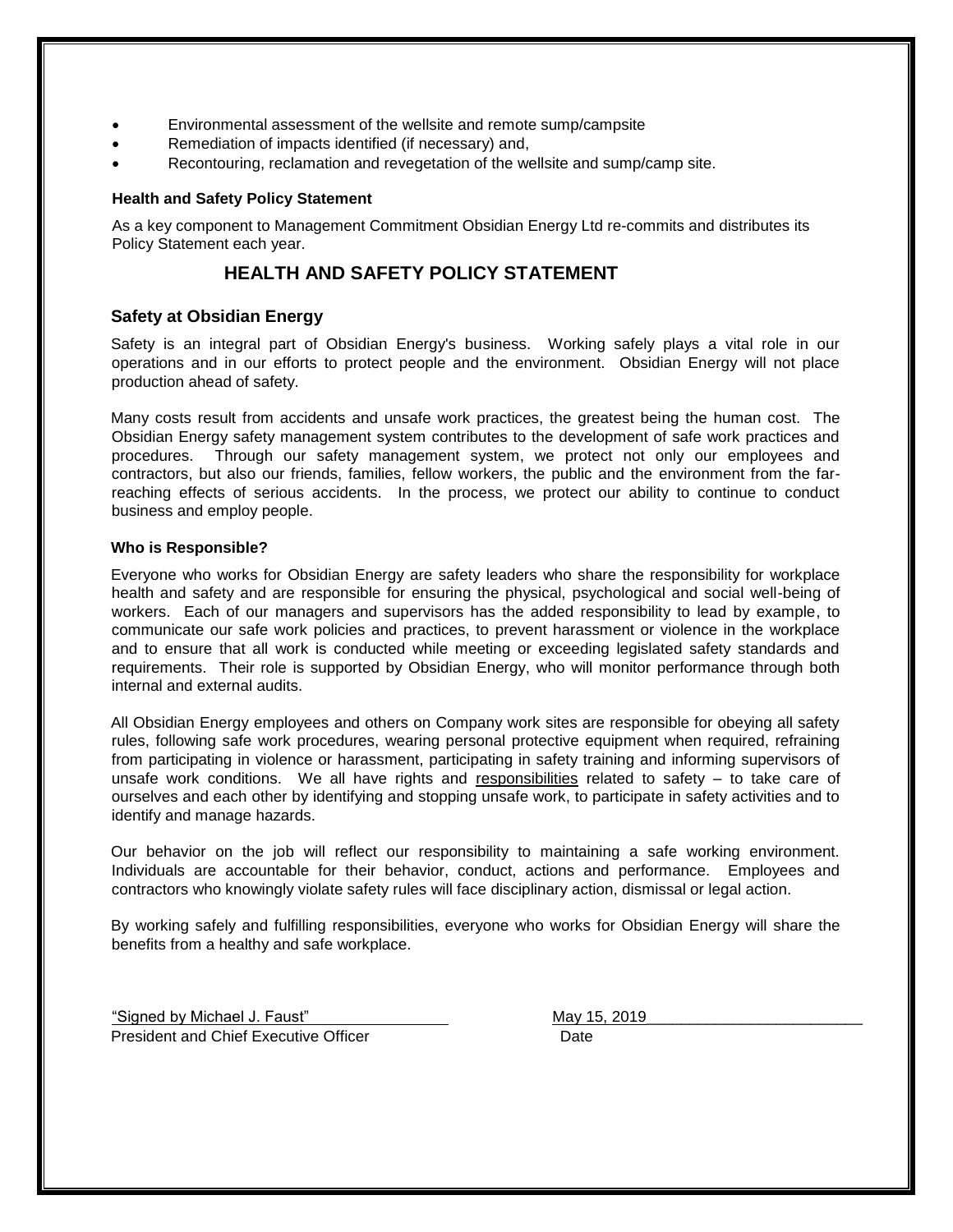#### **Related Documents**

The Safety Plan is not a stand-alone document but rather a reference for other documentation. Table 2 provides a summary of the related documents, their purpose and relation to the plan.

**Table 2 Documents Related to Safety Plan** 

| <b>TITLE</b>                                          | <b>AUTHOR</b>                      | <b>PURPOSE/SCOPE</b>                                                                                                                                                                                                                                                                                                             |  |  |
|-------------------------------------------------------|------------------------------------|----------------------------------------------------------------------------------------------------------------------------------------------------------------------------------------------------------------------------------------------------------------------------------------------------------------------------------|--|--|
| <b>CORPORATE DOCUMENTS</b>                            |                                    |                                                                                                                                                                                                                                                                                                                                  |  |  |
| Health & Safety Policy Statement                      | Obsidian Energy Ltd<br>CEO         | Management commitment to a healthy and safe<br>workplace                                                                                                                                                                                                                                                                         |  |  |
| Safely Managing Accident Reduction Tactics<br>- SMART | Obsidian Energy Ltd                | Safety Management System that provides the<br>foundation for the planning, implementation, monitoring<br>and continuous improvement of safety management                                                                                                                                                                         |  |  |
| <b>PRACTICES AND PROCEDURES</b>                       |                                    |                                                                                                                                                                                                                                                                                                                                  |  |  |
| Vendor/Contractor Management various<br>documents     | Obsidian Energy Ltd                | Outlines the approval, selection and monitoring process<br>for Vendors and Contractors to ensure that risks and<br>liabilities are managed. Enables the employment of<br>vendors with "Like" Safety Cultures                                                                                                                     |  |  |
| <b>Site Supervisor Competency Process</b>             | Obsidian Energy Ltd                | Obsidian has a rigorous process for the selection,<br>orientation, training and evaluating the competency of<br>our Site Supervisors. Competency includes the<br>awareness and knowledge of industry and Obsidian<br>safety and environmental policies and procedures, and<br>applicable legislation, guidelines and regulations |  |  |
| Safe Work System - Practice                           | Obsidian Energy Ltd                | Companywide process that identifies the<br>responsible/accountable site supervisor; identifies site<br>specific hazards and controls; and, establishes daily &<br>task specific hazard identification, assessment, control<br>and communication between all parties on site.                                                     |  |  |
| <b>SITE SPECIFIC</b>                                  |                                    |                                                                                                                                                                                                                                                                                                                                  |  |  |
| <b>Emergency Response Plan</b>                        | Obsidian Energy Ltd                | Outlines the corporate and site-specific responsibilities<br>and actions in the event of any emergency.                                                                                                                                                                                                                          |  |  |
| <b>Environmental Protection Plan</b>                  | Obsidian - for MVLWB<br><b>LUP</b> | Identifies potential waste streams, potential<br>environmental impacts, waste handling and on-site and<br>end-point management                                                                                                                                                                                                   |  |  |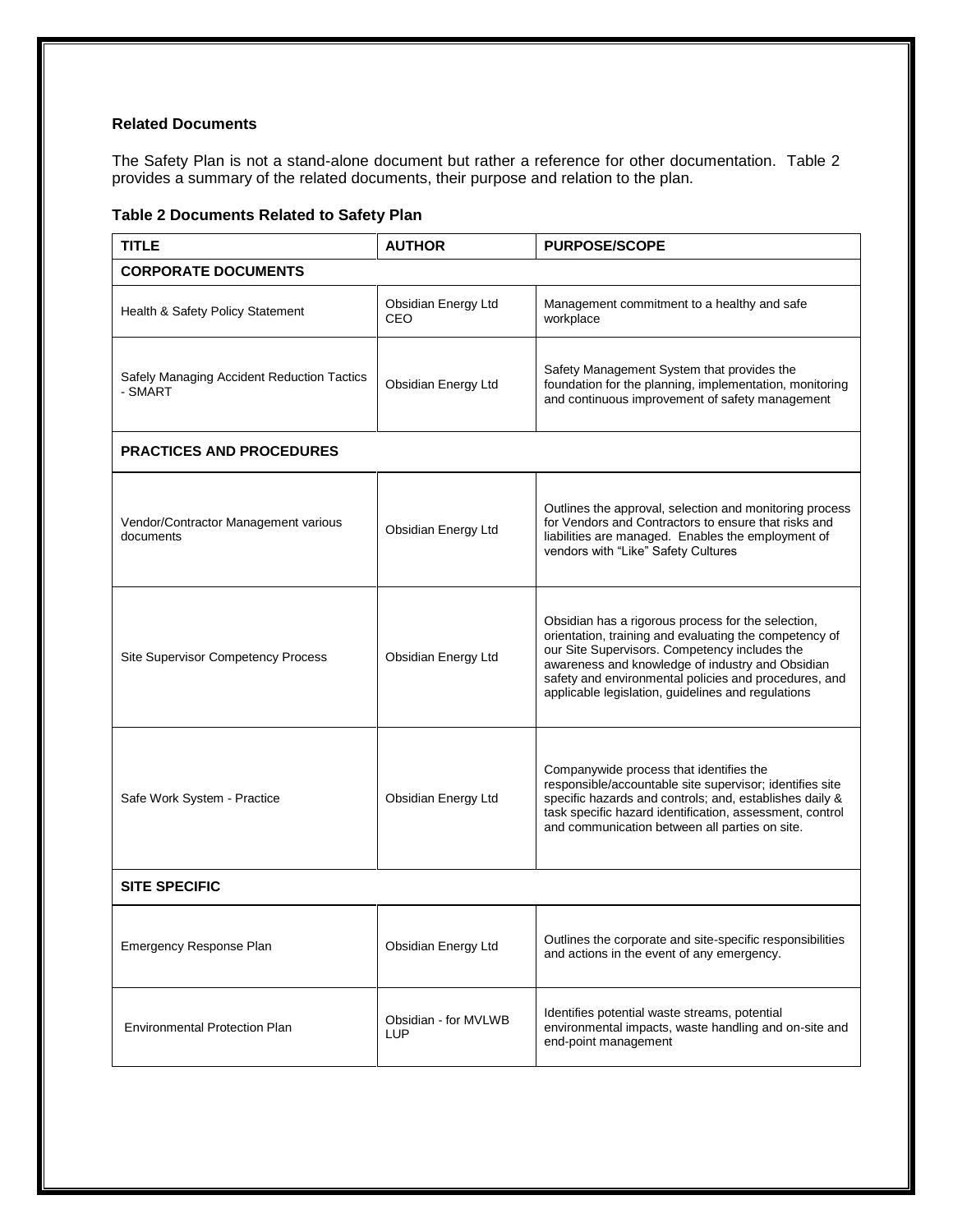# **Site Hazard Assessment**

# FORT LIARD AREA

C-31-6040-12330 wellsite (Well centre: 60.50053 deg N 123.61476 deg W)

K-32-6010-12315 wellsite (Well centre: 60.013911 deg N 123.214963 deg W)

| <b>Site Description:</b>                                     | The Fort Liard area wells are suspended vertical wells located remotely in<br>the Fort Liard area. Well access is by helicopter or via barge and road in<br>summer / ice road in winter for equipment. |
|--------------------------------------------------------------|--------------------------------------------------------------------------------------------------------------------------------------------------------------------------------------------------------|
| <b>Mandatory</b><br>Personal<br><b>Protective Equipment:</b> | Fire resistant coveralls, hard hat, safety glasses, steel-toed boots                                                                                                                                   |
| <b>Also Required:</b>                                        | Personal gas monitor (min. 3-head: $H_2S$ , $O_2$ and LEL) where no engineered<br>gas monitoring exists;<br>Effective 2-way communication system                                                       |

# **Site Hazards and Corresponding Controls**

| <b>Site Hazards Identified</b>                                                                                                                                                                                                                                                                                                                                                                                                    | <b>Risk Assessment*</b>                                                                                           | <b>Controls Identified</b>                                                                                                                                                                                                                                                                                                                                                                                                                  |
|-----------------------------------------------------------------------------------------------------------------------------------------------------------------------------------------------------------------------------------------------------------------------------------------------------------------------------------------------------------------------------------------------------------------------------------|-------------------------------------------------------------------------------------------------------------------|---------------------------------------------------------------------------------------------------------------------------------------------------------------------------------------------------------------------------------------------------------------------------------------------------------------------------------------------------------------------------------------------------------------------------------------------|
| <b>Site Access</b>                                                                                                                                                                                                                                                                                                                                                                                                                |                                                                                                                   | Administrative                                                                                                                                                                                                                                                                                                                                                                                                                              |
| • Ground access is generally<br>only during winter/frozen<br>ground conditions, during<br>which the winter<br>environment, driving, and<br>road conditions present<br>numerous associated hazards.<br>• Ice roads present the<br>additional hazards of<br>insufficient ice strength.<br>• At any time but primarily<br>outside of frozen ground<br>conditions, unscheduled small<br>low-flying helicopters may<br>access the site | • Serious/Occasional = $9$<br>(Medium)<br>• Serious/Occasional = $9$<br>(Medium)<br>• Serious/Remote = 6 (Medium) | • Winter road maintenance<br>including signage and assigned<br>radio channels<br>• Pre-access testing of ice roads<br>for load capacity<br>• Working Alone / check in<br>process<br>· Obsidian Energy vendor pre-<br>qualification requirements<br>and safety standards for<br>Charter Air Carriers (fixed<br>wing or helicopters)<br>· Identification of a designated<br>and maintained landing<br>location in periods of high<br>traffic. |
| <b>Flammable/Explosive Hazards</b>                                                                                                                                                                                                                                                                                                                                                                                                |                                                                                                                   | <b>Engineering</b>                                                                                                                                                                                                                                                                                                                                                                                                                          |
| • Flammable/explosive<br>hydrocarbons may be present                                                                                                                                                                                                                                                                                                                                                                              | • Serious/Occasional = $9$<br>(Medium)                                                                            | • Grounding/bonding cables<br>where required (e.g. fluid                                                                                                                                                                                                                                                                                                                                                                                    |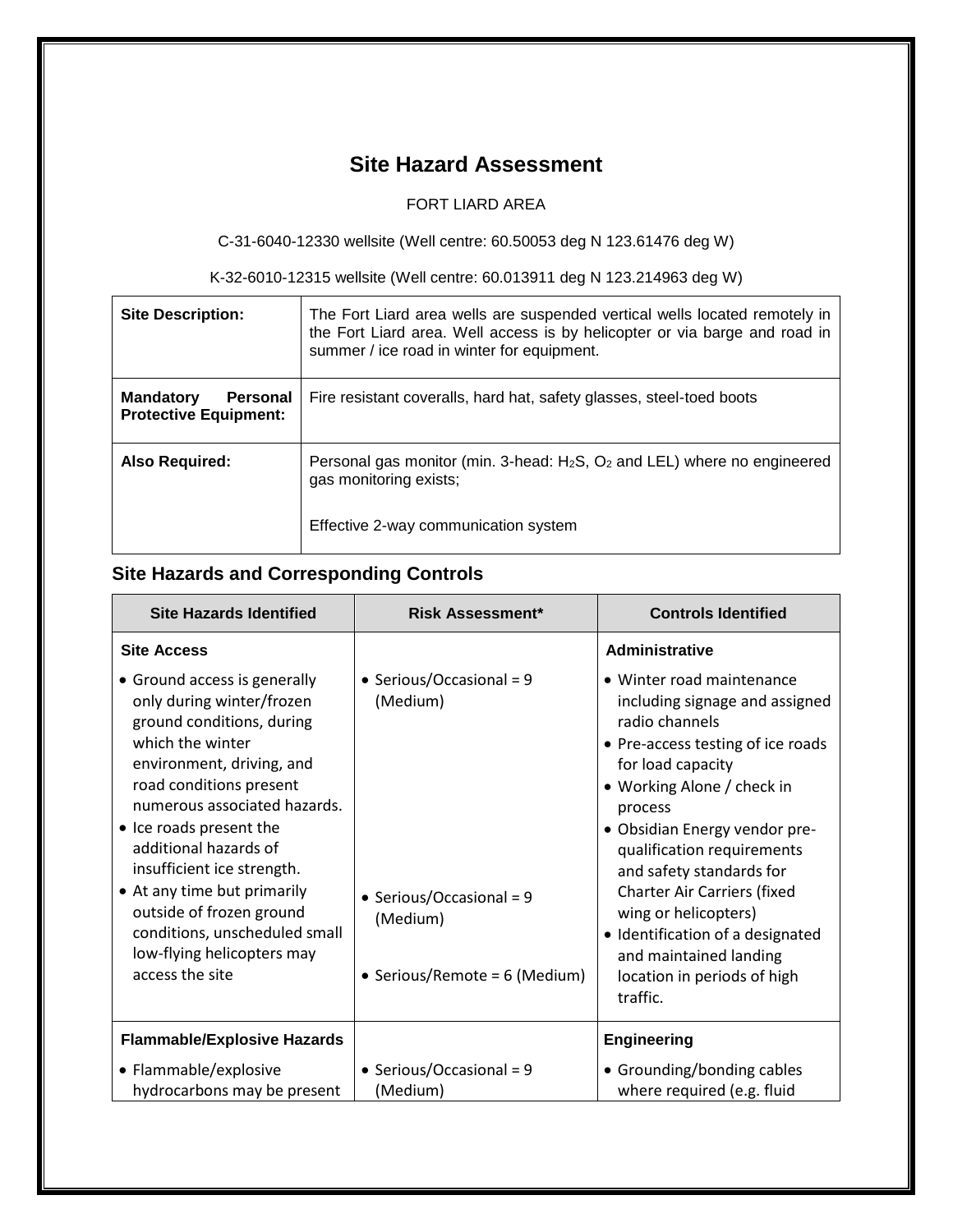| or processed at these<br>locations where due to<br>equipment failure the<br>potential for a release exists.<br>Due to the suspended state of<br>the well the likelihood of a<br>release is low                      |                                        | transfer)<br>• Hydrocarbon/gas monitoring<br>equipment is available on<br>various equipment types that<br>may be available on site. In<br>cases where built-in gas<br>monitoring equipment is not<br>in place, PPE is required.                                        |
|---------------------------------------------------------------------------------------------------------------------------------------------------------------------------------------------------------------------|----------------------------------------|------------------------------------------------------------------------------------------------------------------------------------------------------------------------------------------------------------------------------------------------------------------------|
|                                                                                                                                                                                                                     |                                        | Administrative                                                                                                                                                                                                                                                         |
|                                                                                                                                                                                                                     |                                        | • Policy and signage around no<br>smoking/flames on site except<br>in designated areas.<br>• WHMIS labelling on tanks and<br>equipment on site as well as<br>any fuels or chemicals<br>• Applicable Codes of Practice<br>(COPs), procedures, Safe Work<br>System, etc. |
|                                                                                                                                                                                                                     |                                        | <b>Personal</b><br><b>Protective</b><br><b>Equipment</b>                                                                                                                                                                                                               |
|                                                                                                                                                                                                                     |                                        | • Personal gas monitors where<br>fixed monitoring not in place<br>• Fire resistant coveralls                                                                                                                                                                           |
| <b>Toxic Environment</b>                                                                                                                                                                                            |                                        | <b>Engineering</b>                                                                                                                                                                                                                                                     |
| • The subject wells have not<br>been found to contain<br>Hydrogen Sulphide (H <sub>2</sub> S)<br>however all oil and gas<br>operations have a potential<br>for the presence of toxic<br>substances which may pose a | • Serious/Occasional = $9$<br>(Medium) | • Hydrocarbon/gas monitoring<br>equipment is available on<br>various equipment types that<br>may be available on site. In<br>cases where built-in gas<br>monitoring equipment is not<br>in place, PPE is required.                                                     |
| potentially life-threatening<br>working environment. H <sub>2</sub> S                                                                                                                                               |                                        | Administrative                                                                                                                                                                                                                                                         |
| may be found in pure forms or<br>as a component of other<br>products.<br>• Oxygen displacement due to<br>the presence of hydrocarbons<br>may also result in an anoxic                                               |                                        | • WHMIS labelling on tanks and<br>equipment on site as well as<br>any fuels or chemicals<br>• Applicable Codes of Practice<br>(COPs), procedures, Safe Work<br>System, etc.                                                                                            |
| environment which has<br>effects similar to toxic                                                                                                                                                                   |                                        | <b>Personal</b><br><b>Protective</b><br><b>Equipment</b>                                                                                                                                                                                                               |
| substances.                                                                                                                                                                                                         |                                        | • Personal gas monitors where<br>fixed monitoring not in place<br>• Availability of SCBA on                                                                                                                                                                            |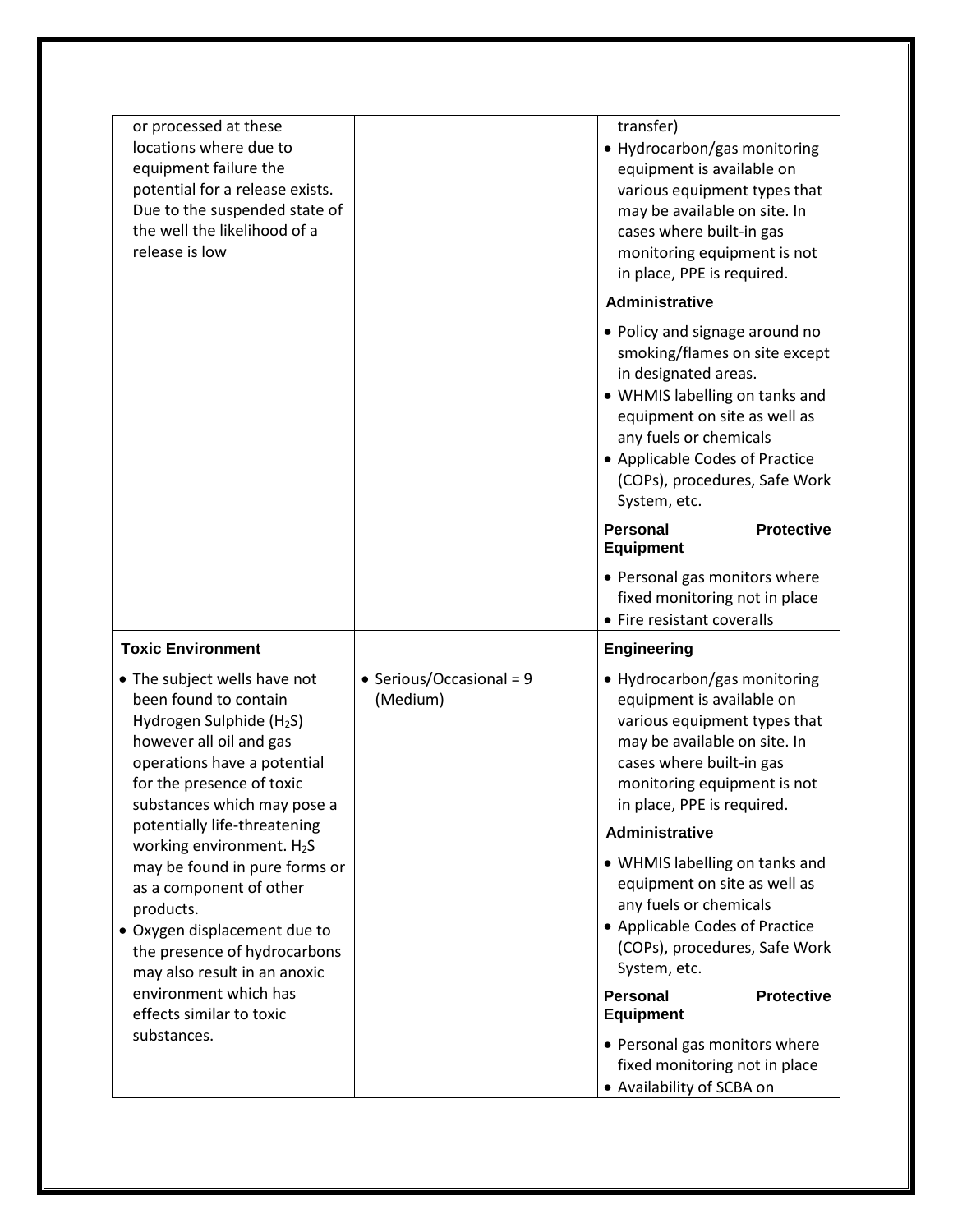|                                                                                                                                                                                                         |                               | location to support work or<br>potential rescue activities                                                                                                                                        |  |  |
|---------------------------------------------------------------------------------------------------------------------------------------------------------------------------------------------------------|-------------------------------|---------------------------------------------------------------------------------------------------------------------------------------------------------------------------------------------------|--|--|
| <b>Chemical Exposure</b>                                                                                                                                                                                |                               | <b>Engineering</b>                                                                                                                                                                                |  |  |
| • Chemicals such as (but not<br>limited to) cement, corrosion<br>and/or scale inhibitor,                                                                                                                | • Serious/Remote = 6 (Medium) | • Grounding/bonding cables<br>where required (e.g. fluid<br>transfer)                                                                                                                             |  |  |
| demulsifiers, methanol,<br>condensate, fuel, etc. may be                                                                                                                                                |                               | <b>Administrative</b>                                                                                                                                                                             |  |  |
| stored and handles at the<br>location(s) during<br>abandonment activities                                                                                                                               |                               | • WHMIS labelling on tanks and<br>equipment on site as well as<br>any fuels or chemicals<br>• Applicable Codes of Practice<br>(COPs), procedures, Safe Work<br>System, etc.                       |  |  |
|                                                                                                                                                                                                         |                               | Personal<br><b>Protective</b><br><b>Equipment</b>                                                                                                                                                 |  |  |
|                                                                                                                                                                                                         |                               | addition<br>(in<br>mandatory<br>to<br>requirements listed above)                                                                                                                                  |  |  |
|                                                                                                                                                                                                         |                               | • As identified through MSDS<br>(e.g. goggles, chemical gloves<br>and/or suit, cartridge<br>respirator, SCBA, etc.                                                                                |  |  |
| <b>Noise Exposure</b>                                                                                                                                                                                   | • Moderate/Remote = $4$ (Low) | <b>Administrative</b>                                                                                                                                                                             |  |  |
| • Noise levels potentially<br>exceeding regulated exposure<br>limits of 85 dB may be<br>generated at these facilities<br>during work activities from<br>sources such as pumps,<br>electric motors, etc. |                               | • Signage in place where<br>hearing protection required<br>(indicating single or double<br>hearing protection)<br>• Applicable Codes of Practice<br>(COPs), procedures, Safe Work<br>System, etc. |  |  |
|                                                                                                                                                                                                         |                               | <b>Personal</b><br><b>Protective</b><br><b>Equipment</b>                                                                                                                                          |  |  |
|                                                                                                                                                                                                         |                               | • Earplugs and/or earmuffs as<br>identified.                                                                                                                                                      |  |  |
| <b>Heat Exposure</b>                                                                                                                                                                                    | • Moderate/Remote = $4$ (Low) | <b>Engineering</b>                                                                                                                                                                                |  |  |
| • Various heat sources on active<br>equipment may pose<br>potential burn hazards to                                                                                                                     |                               | • Where possible a barrier to<br>radiant heat has been<br>installed on equipment.                                                                                                                 |  |  |
| workers. These include but<br>are not limited to engine                                                                                                                                                 |                               | <b>Administrative</b>                                                                                                                                                                             |  |  |
| components, exhaust systems,<br>gas fired heaters.                                                                                                                                                      |                               | • Where engineered barriers<br>are not possible, signage or<br>barricades will be erected to                                                                                                      |  |  |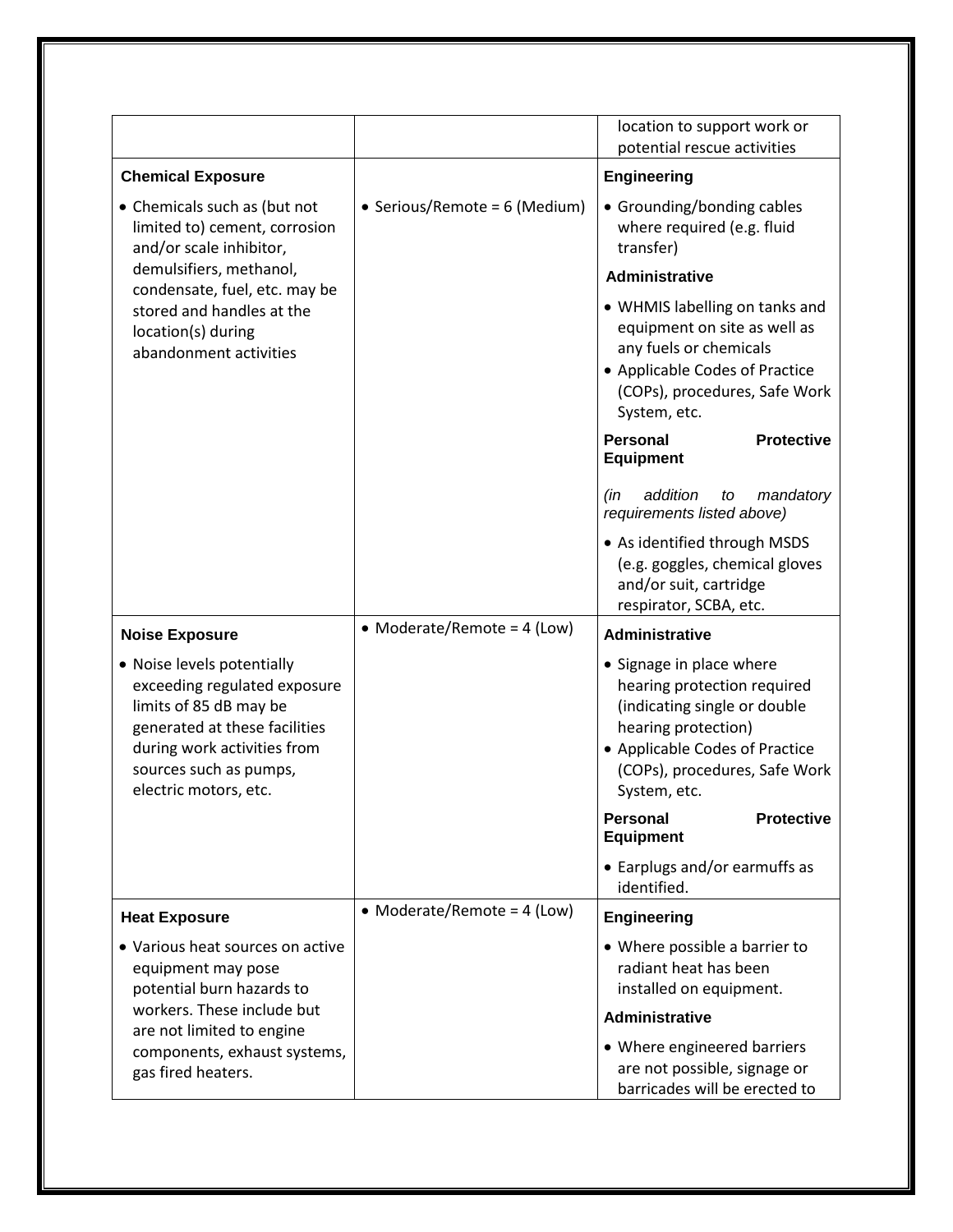|                                                                                                                                                   |                                         | prevent contact with hot<br>equipment.                                                                                                                                                                                                                                                                                                                                                                                                                                                                                 |                   |
|---------------------------------------------------------------------------------------------------------------------------------------------------|-----------------------------------------|------------------------------------------------------------------------------------------------------------------------------------------------------------------------------------------------------------------------------------------------------------------------------------------------------------------------------------------------------------------------------------------------------------------------------------------------------------------------------------------------------------------------|-------------------|
|                                                                                                                                                   |                                         | <b>Personal</b><br><b>Equipment</b>                                                                                                                                                                                                                                                                                                                                                                                                                                                                                    | <b>Protective</b> |
|                                                                                                                                                   |                                         | • Listed required equipment<br>above (particularly fire<br>resistant coveralls)                                                                                                                                                                                                                                                                                                                                                                                                                                        |                   |
| <b>Mechanical Equipment</b>                                                                                                                       | • Serious/Occasional = $9$<br>(Medium)  | <b>Engineering</b>                                                                                                                                                                                                                                                                                                                                                                                                                                                                                                     |                   |
| • At times of high activity (such<br>as abandonment operations),<br>equipment on these locations<br>may present pinch or<br>entanglement hazards. |                                         | • Potential pinch and<br>entanglement point on<br>equipment are identified and<br>guarded to minimize the<br>exposure potential.                                                                                                                                                                                                                                                                                                                                                                                       |                   |
|                                                                                                                                                   |                                         | <b>Administrative</b>                                                                                                                                                                                                                                                                                                                                                                                                                                                                                                  |                   |
|                                                                                                                                                   |                                         | • Automatically starting<br>equipment will be identified<br>via signage.<br>• Site inspections and leading<br>indicator reporting monitor<br>for potential hazards<br>associared with mechanical<br>equipment including the<br>completion of corrective or<br>preventative actions.<br>• Applicable Codes of Practice<br>(COPs), procedures, Safe Work<br>System, etc.<br>• Specific Energy Isolation COP<br>identified requirements for<br>de-energizing and locking out<br>mechanical hazards during<br>maintenance. |                   |
|                                                                                                                                                   |                                         | <b>Personal</b><br><b>Equipment</b>                                                                                                                                                                                                                                                                                                                                                                                                                                                                                    | <b>Protective</b> |
|                                                                                                                                                   |                                         | • Listed required equipment<br>above                                                                                                                                                                                                                                                                                                                                                                                                                                                                                   |                   |
| <b>Trip Hazards</b>                                                                                                                               | • Moderate/Occasional = $6$<br>(Medium) | <b>Engineering</b>                                                                                                                                                                                                                                                                                                                                                                                                                                                                                                     |                   |
| • General site landscape as well<br>as steps, stairs, walkways,<br>grating on equipment as well<br>as seasonal influences such as                 |                                         | • Grating in place on equipment<br>to reduce snow/ice build-up<br>• Railings on stairways to<br>minimize the impact of slips                                                                                                                                                                                                                                                                                                                                                                                           |                   |
| mud, snow and ice all present<br>potential slip/trip hazards                                                                                      |                                         | <b>Administrative</b>                                                                                                                                                                                                                                                                                                                                                                                                                                                                                                  |                   |
|                                                                                                                                                   |                                         | • Trip hazards that cannot be                                                                                                                                                                                                                                                                                                                                                                                                                                                                                          |                   |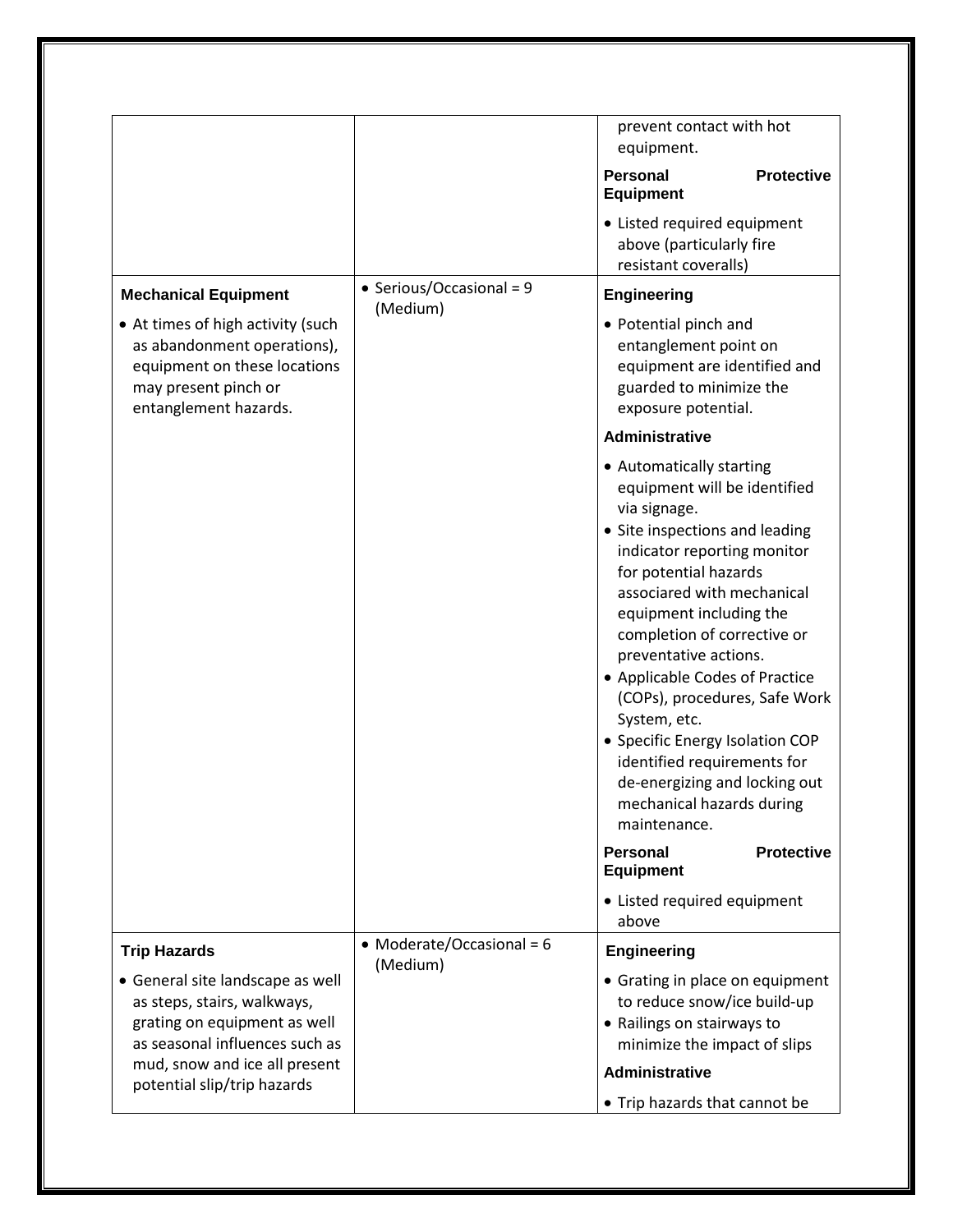|                                                                                                                                                                                                                                                                                                                                                                                 |                                                                                 | eliminated have been<br>addressed through specific<br>signage and bright contrasting<br>paint at the edge of steps,<br>stairs and walkways<br>• Site inspections and leading<br>indicator (hazard) reporting<br>continually monitor for<br>potential slip/trip hazards and<br>corrective or preventative<br>actions are completed<br><b>Personal</b><br><b>Protective</b>                                                                                                    |
|---------------------------------------------------------------------------------------------------------------------------------------------------------------------------------------------------------------------------------------------------------------------------------------------------------------------------------------------------------------------------------|---------------------------------------------------------------------------------|------------------------------------------------------------------------------------------------------------------------------------------------------------------------------------------------------------------------------------------------------------------------------------------------------------------------------------------------------------------------------------------------------------------------------------------------------------------------------|
|                                                                                                                                                                                                                                                                                                                                                                                 |                                                                                 | <b>Equipment</b><br>• Mandatory items listed above<br>(particularly sturdy, ankle-<br>height boots)<br>• Traction aids where weather<br>conditions permit/necessitate                                                                                                                                                                                                                                                                                                        |
| <b>Natural Hazards</b><br>• Due to the remoteness of the<br>location, wildlife may be<br>present in any season. This<br>may include large predators<br>such as bears or cougars as<br>well as smaller but still<br>potentially dangerous wildlife.<br>• Insects such as wasps, bees,<br>hornets, horseflies, mosquitos<br>can also pose safety or health<br>hazards to workers. | • Serious/Occasional = 9<br>(Medium)<br>• Moderate/Occasional = $6$<br>(Medium) | <b>Administrative</b><br>• Procedures for waste control<br>to reduce potential<br>attractants for both predators<br>and insects<br>• Access to predator repellants<br>such as bear bangers and bear<br>spray<br>• Use of DEET-based bug<br>repellant<br>• Pre-job discussion to ensure<br>that staff with allergies to<br>stinging animals, local plants<br>or other potential allergens<br>have required medication<br>(epipen) on location for<br>personal use if required |
|                                                                                                                                                                                                                                                                                                                                                                                 |                                                                                 | <b>Personal</b><br><b>Protective</b><br><b>Equipment</b><br>• Mandatory items listed above<br>ensure coverage to minimize<br>impacts of insects.<br>• Additional clothing to be<br>reviewed for safety around<br>equipment.                                                                                                                                                                                                                                                  |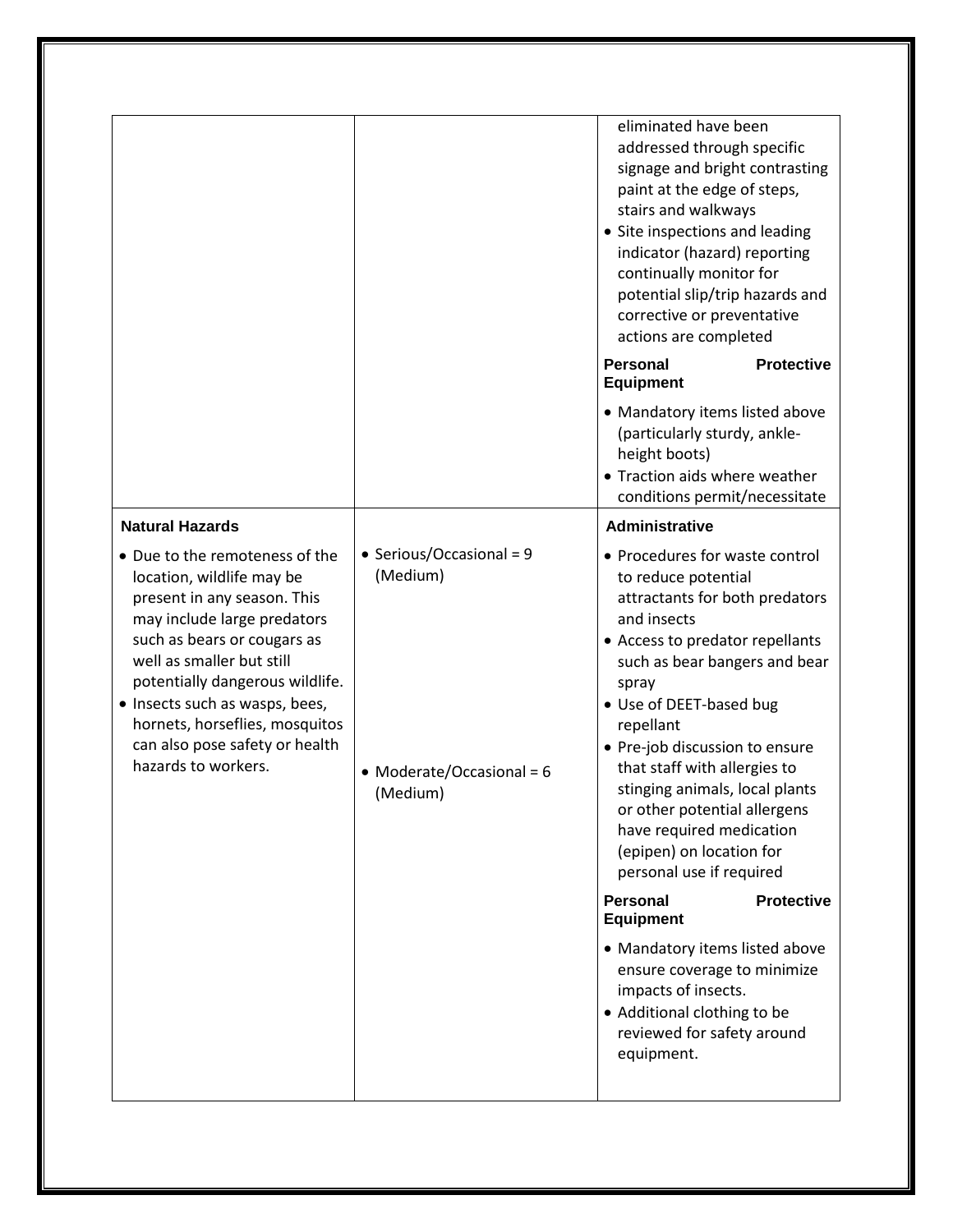\*The Obsidian Energy *Risk Assessment Matrix (RAM)* was used to complete the risk assessments.

Important Notes:

- If any persons having authorized access to these sites believes that they have not been adequately trained to the hazards and/or controls identified for these sites, or believe they have identified a potentially serious hazard not listed here, they must immediately stop work and contact the Site Supervisor for assistance
- This *Site Hazard Assessment* is reviewed as changes are known to occur and represents general hazards of the site, but IS NOT intended to replace or eliminate the need for a pre-job hazards assessment (typically in the form of a *Safe Work Agreement*) for any work, task or project scope specifically being completed at these locations.

# **Accordance to Regulations**

Table 3 Provides an Accordance Table that reference where documentation can be found to meet the requirements of the regulations. Details are not reproduced in this document to provide consistency and avoid duplication.